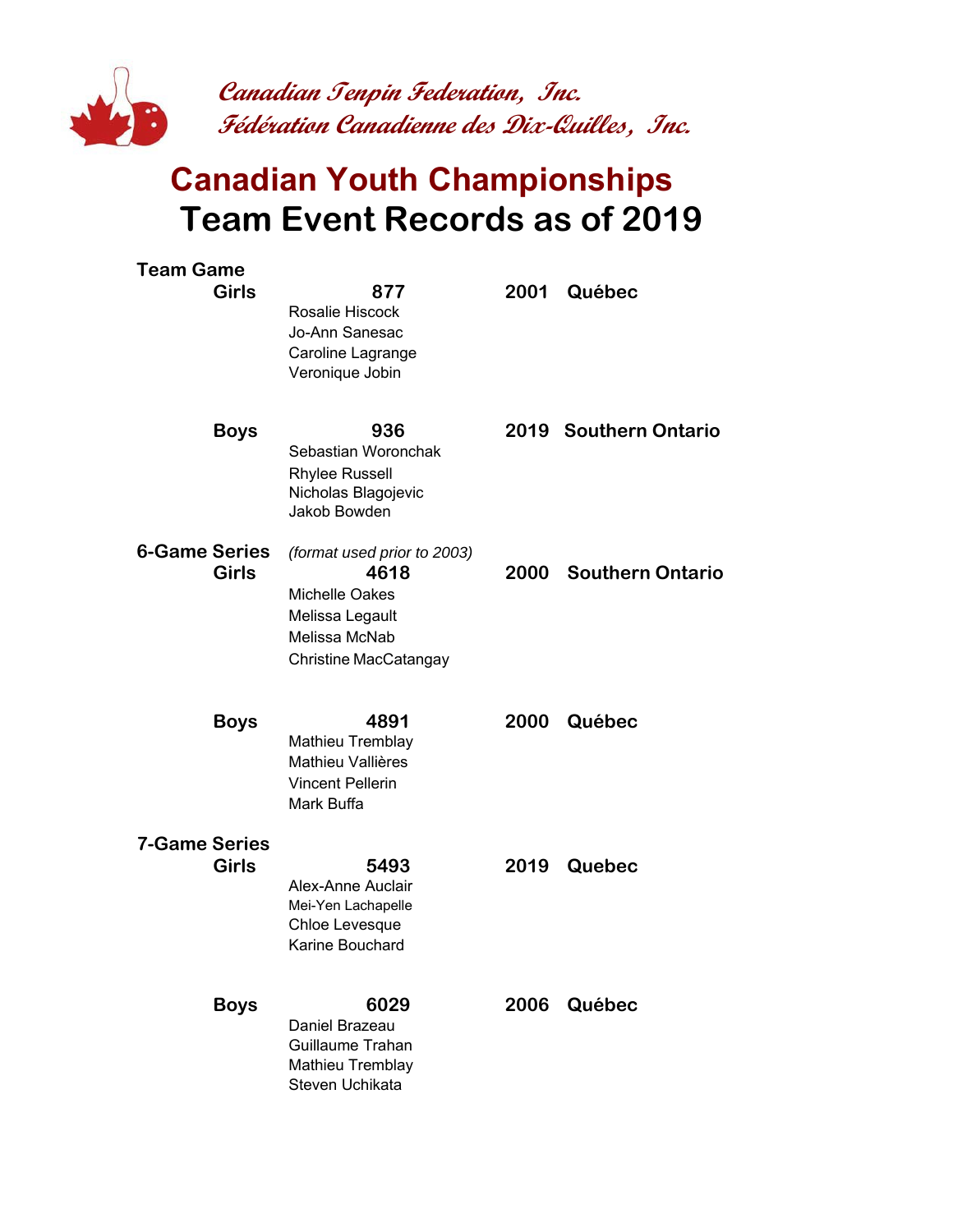

## **Canadian Youth Championships Team Event Individual Records as of 2019**

#### **Single Game**

| <b>Bantam Girl</b> | 255 | <b>Sierra Baltzer</b>        | Southern Ontario        | 2016 |
|--------------------|-----|------------------------------|-------------------------|------|
| <b>Bantam Boy</b>  | 279 | <b>Christopher Gutierrez</b> | <b>British Columbia</b> | 2006 |
| <b>Junior Girl</b> | 258 | Mei-Yen Lachapelle           | Quebec                  | 2019 |
| <b>Junior Boy</b>  | 300 | Mitch Hupé                   | Manitoba                | 2009 |
| Intermediate Girl  | 269 | Andréanne Blouin             | Québec                  | 2011 |
| Intermediate Boy   | 300 | <b>Marc-Antoine Caron</b>    | Québec                  | 2015 |
| <b>Senior Girl</b> | 259 | <b>Emmie-Jessie Young</b>    | <b>New Brunswick</b>    | 2012 |
| <b>Senior Boy</b>  | 300 | <b>Brady Hildebrandt</b>     | Saskatchewan            | 1994 |

### **Event Average (6 games prior to 2003, 7 games for 2003 and after)**

| Bantam Girl 187.7 Sierra Baltzer       |                                         | Southern Ontario        | 2016 |
|----------------------------------------|-----------------------------------------|-------------------------|------|
|                                        | <b>Bantam Boy</b> 203.5 Jasher Carating | Southern Ontario        | 1996 |
|                                        | Junior Girl 215.1 Mei-Yen Lachapelle    | Quebec                  | 2019 |
| <b>Junior Boy</b> 214.6 Chris Clerke   |                                         | Saskatchewan            | 1999 |
|                                        |                                         |                         |      |
| Intermediate Girl 218.8 Melanie Robert |                                         | Québec                  | 1999 |
| Intermediate Boy 231.9 Agnon Wong      |                                         | <b>British Columbia</b> | 2006 |
|                                        |                                         |                         |      |
|                                        | Senior Girl 218.5 Veronique Jobin       | Québec                  | 1999 |
|                                        | Senior Boy 259.4 Steven Uchikata        | Québec                  | 2006 |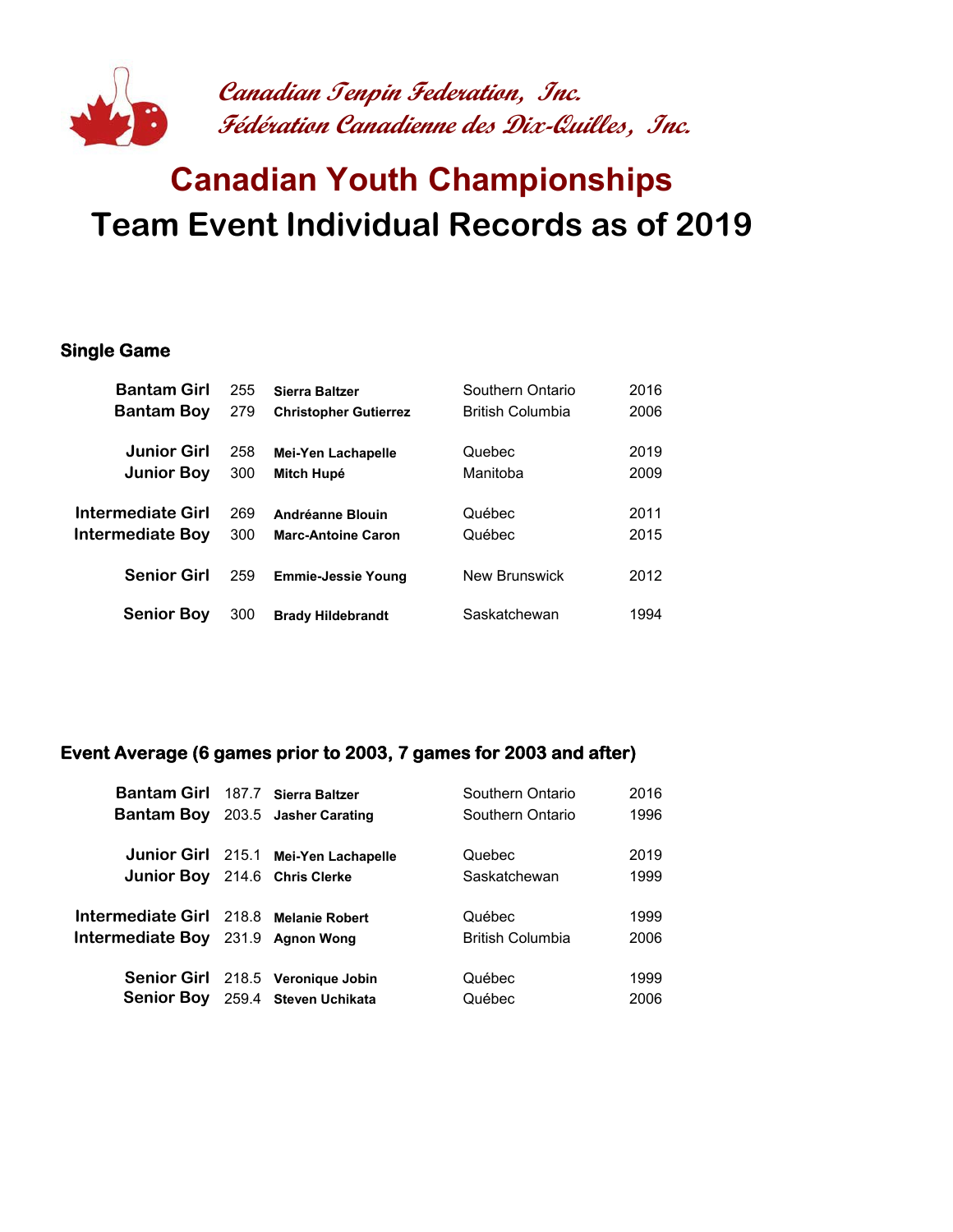

**Canadian Tenpin Federation, Inc. Fédération Canadienne des Dix-Quilles, Inc.**

## **Canadian Youth Championships Doubles Event Records as of 2019**

| <b>Doubles Game</b><br><b>Bantams</b>                                      | 463 | <b>Melissa Legault</b><br><b>Steven Uchikata</b>          | Southern Ontario        | 1998 |
|----------------------------------------------------------------------------|-----|-----------------------------------------------------------|-------------------------|------|
| <b>Juniors</b>                                                             | 500 | <b>Chelsey Duff</b><br>Jeremy Lam                         | Alberta                 | 2006 |
| <b>Intermediates</b>                                                       | 533 | <b>Brittany Stenberg</b><br><b>Agnon Wong</b>             | <b>British Columbia</b> | 2006 |
| <b>Seniors</b>                                                             | 565 | Veronica Lalonde-Lapoint Québec<br><b>Steven Uchikata</b> |                         | 2006 |
| Doubles Average (now 7 games, was 6 games prior to 2003)<br><b>Bantams</b> |     | 192.5 Valerie Ciach                                       | Southern Ontario        | 1995 |

|                                    | <b>Chris Fernandez</b>                         |                  |      |
|------------------------------------|------------------------------------------------|------------------|------|
| <b>Juniors</b>                     | 207.2 Diana Nakonechny<br><b>Bill Ross Jr.</b> | Northern Ontario | 1994 |
| Intermediates 228.4 Jessica Verret | <b>Vincent Pellerin</b>                        | Québec           | 2000 |
| <b>Seniors</b>                     | 235.2 Tiffany Griffith<br>Jakob Bowden         | Southern Ontario | 2019 |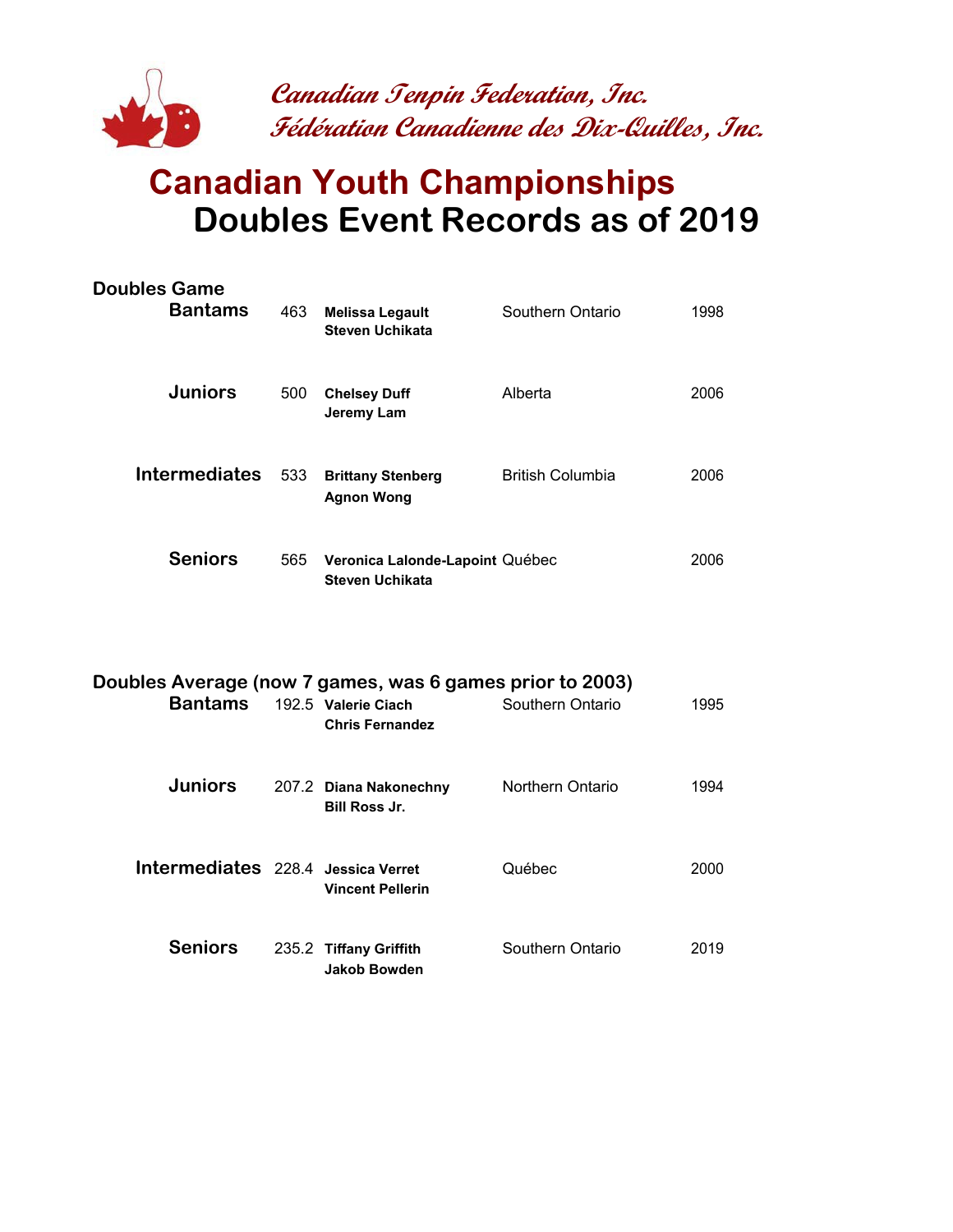

**Canadian Tenpin Federation, Inc. Fédération Canadienne des Dix-Quilles, Inc.**

# **Canadian Youth Championships Doubles Event Individual Records as of 2019**

#### **Single Game**

| <b>Bantam Girl</b>      | 245 | <b>Maude Demers</b>       | Québec           | 2008 |
|-------------------------|-----|---------------------------|------------------|------|
| <b>Bantam Boy</b>       | 253 | Steven Uchikata           | Southern Ontario | 1998 |
|                         |     |                           |                  |      |
| <b>Junior Girl</b>      | 267 | Danielle Lemoine          | Manitoba         | 2006 |
| <b>Junior Boy</b>       | 300 | <b>Austyn Ducharme</b>    | Manitoba         | 2013 |
|                         |     |                           |                  |      |
| Intermediate Girl       | 289 | <b>Miranda Panas</b>      | Southern Ontario | 2012 |
| <b>Intermediate Boy</b> | 300 | <b>Jay Delorme</b>        | Northern Ontario | 1991 |
|                         |     |                           |                  |      |
| <b>Senior Girl</b>      | 296 | Veronica Lalonde-Lapointe | Québec           | 2006 |
| <b>Senior Boy</b>       | 300 | <b>Scott Harris</b>       | British Columbia | 1995 |

### **Event Average (6 games prior to 2003, 7 games for 2003 and after)**

| Bantam Girl 189.0 Valeria Ciach                |                                    | Southern Ontario        | 1995 |  |
|------------------------------------------------|------------------------------------|-------------------------|------|--|
|                                                | 189.0 Melissa Legault              | Southern Ontario        | 1998 |  |
| <b>Bantam Boy</b>                              | 214.0 Daniel Brazeau               | Québec                  | 2006 |  |
|                                                | Junior Girl 228.4 Danielle Lemoine | Manitoba                | 2006 |  |
|                                                |                                    |                         |      |  |
| <b>Junior Boy</b> 221.0 Jordan Jung            |                                    | <b>British Columbia</b> | 2006 |  |
| Intermediate Girl 230.0 Brittany Stenberg      |                                    | British Columbia        | 2006 |  |
| <b>Intermediate Boy</b> 238.8 Vincent Pellerin |                                    | Québec                  | 2000 |  |
|                                                | Senior Girl 239.7 Rosalie Hiscock  | Québec                  | 2011 |  |
|                                                |                                    |                         |      |  |
|                                                | Senior Boy 242.9 Michael Quinn     | Alberta                 | 2006 |  |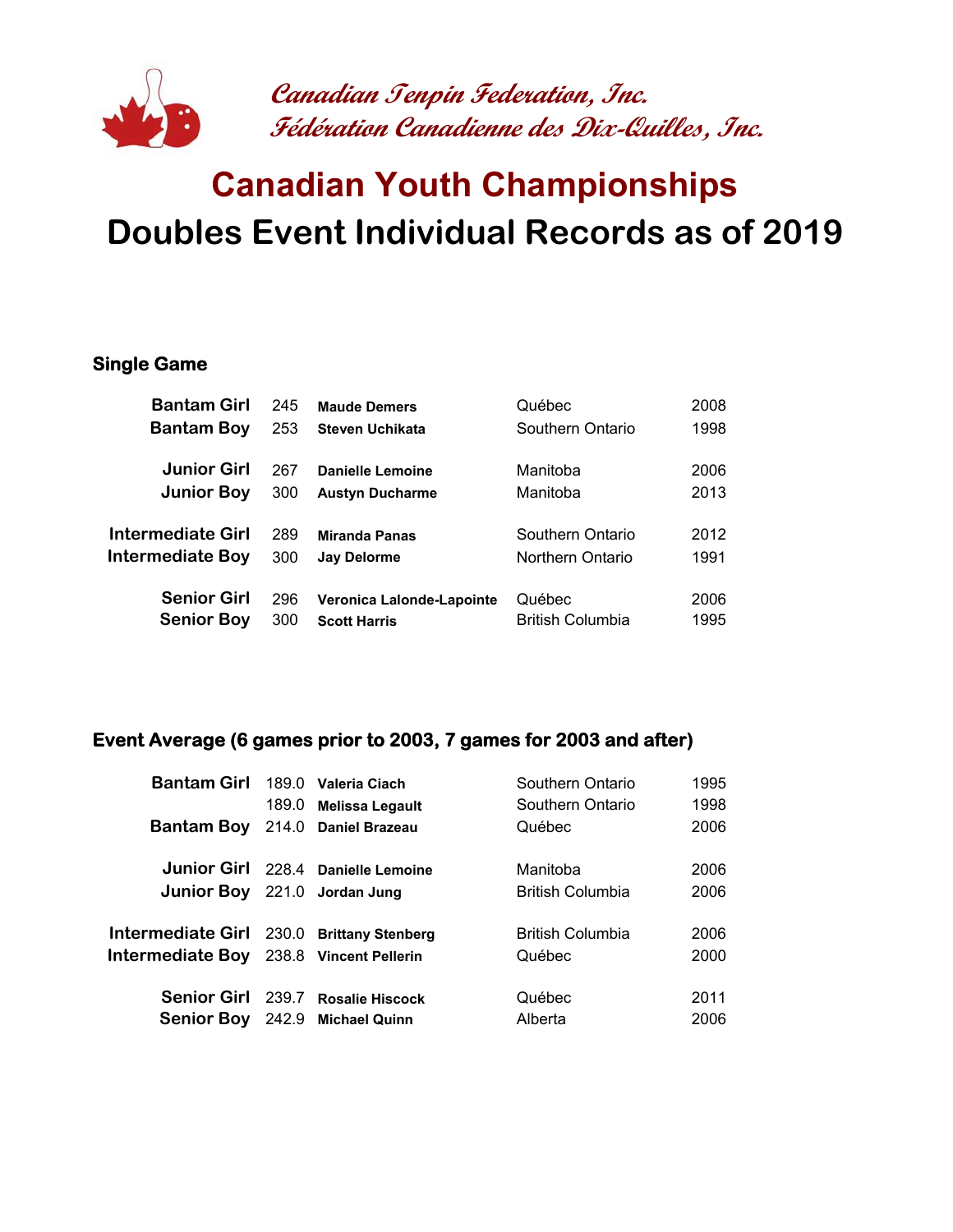

# **Canadian Youth Championships Singles Event Records as of 2019**

### **Single Game**

| <b>Bantam Girl</b>      | 279 | <b>Morgan Materna</b>  | Saskatchewan     | 2006 |
|-------------------------|-----|------------------------|------------------|------|
| <b>Bantam Boy</b>       | 279 | <b>Daniel Brazeau</b>  | Québec           | 2006 |
| <b>Junior Girl</b>      | 267 | <b>Jody Hawkins</b>    | Manitoba         | 1990 |
| <b>Junior Boy</b>       | 280 | <b>Bill Ross Jr.</b>   | Northern Ontario | 1994 |
| Intermediate Girl       | 285 | <b>Chelsey Duff</b>    | Alberta          | 2008 |
| <b>Intermediate Boy</b> | 280 | Dan McLelland          | Southern Ontario | 2001 |
| <b>Senior Girl</b>      | 290 | <b>Rosalie Hiscock</b> | Québec           | 2011 |
| <b>Senior Boy</b>       | 300 | David lorio            | Southern Ontario | 1989 |

### **Event Average (6 games prior to 2003, 7 games for 2003 and after)**

| Southern Ontario<br><b>Bantam Boy</b> 205.8 Chris Fernandez | 1995 |
|-------------------------------------------------------------|------|
|                                                             |      |
| Junior Girl 206.6 Mykaela Mitchell<br>Southern Ontario      | 2012 |
| Junior Boy 230.0 Chris Fernandez<br>Southern Ontario        | 1996 |
|                                                             |      |
| Intermediate Girl 209.1 Miranda Panas<br>Southern Ontario   | 2012 |
| Intermediate Boy 242.7 Sabin Leblanc<br>New Brunswick       | 2006 |
|                                                             |      |
|                                                             |      |
| Senior Girl 224.6 Kodee Pilling<br>Alberta                  | 2009 |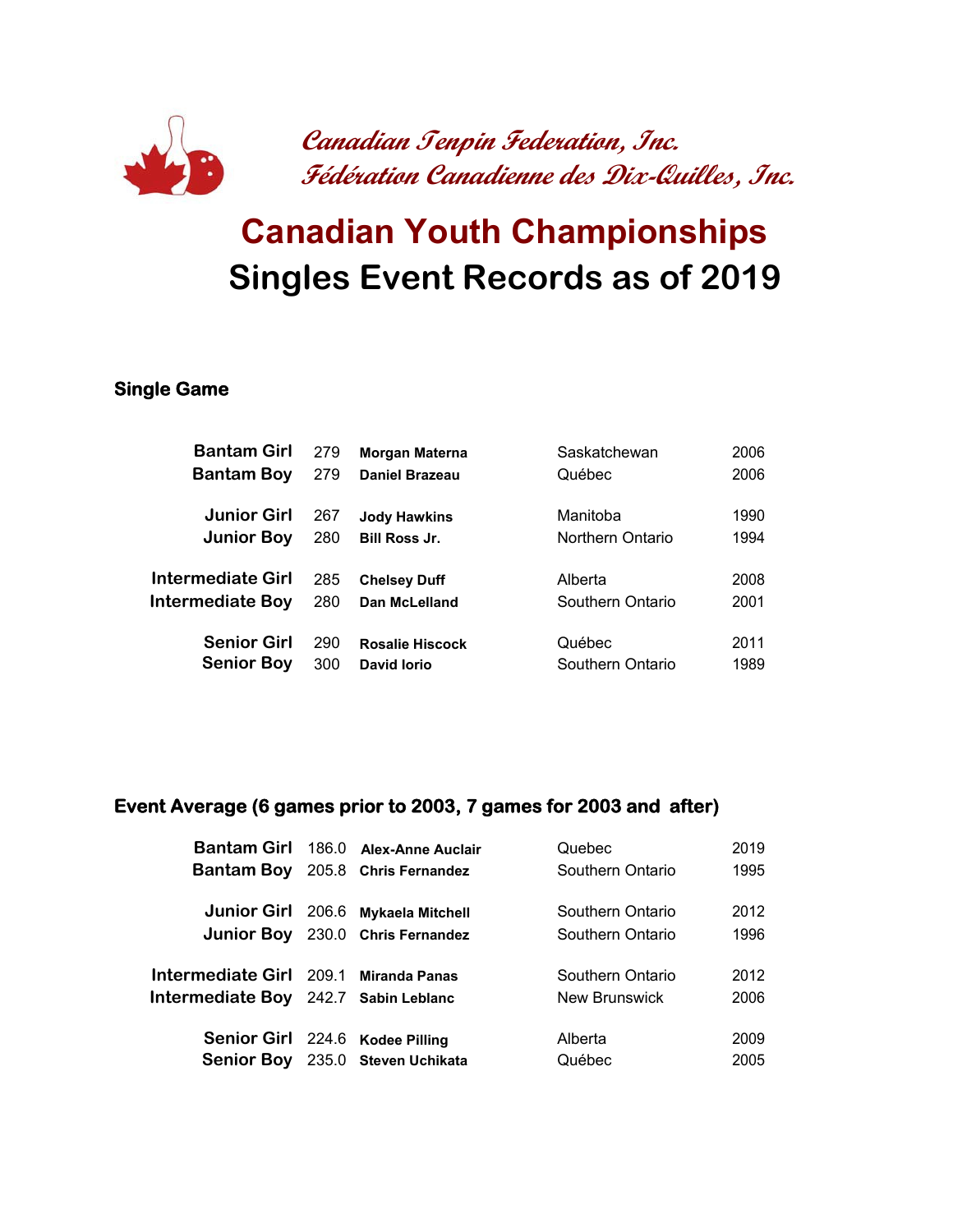

### **Canadian Youth Championships Team All-Event Records as of 2019**

#### **Team Game**

**Girls** Sierra Baltzer Meagan Muir Mykaela Mitchell Caitlin Tam

**10,538 2016 Southern Ontario** 

**Boys** Dustin Borho Brayden Vaughan Joshua Bautista Shane Courtney

#### **Team Series**

|       | 32,645                               |
|-------|--------------------------------------|
| Girls | Alex-Anne Auclair                    |
|       | Mei-Yen Lachapelle<br>Chloe Levesque |
|       | Karine Bouchard                      |
|       |                                      |
| Boys  | Maxime Allard                        |
|       | <b>Christopher Edson</b>             |
|       | Alexandre Duchesne                   |
|       | Gabriel Rousseau                     |

#### **32,645 2019 Quebec**